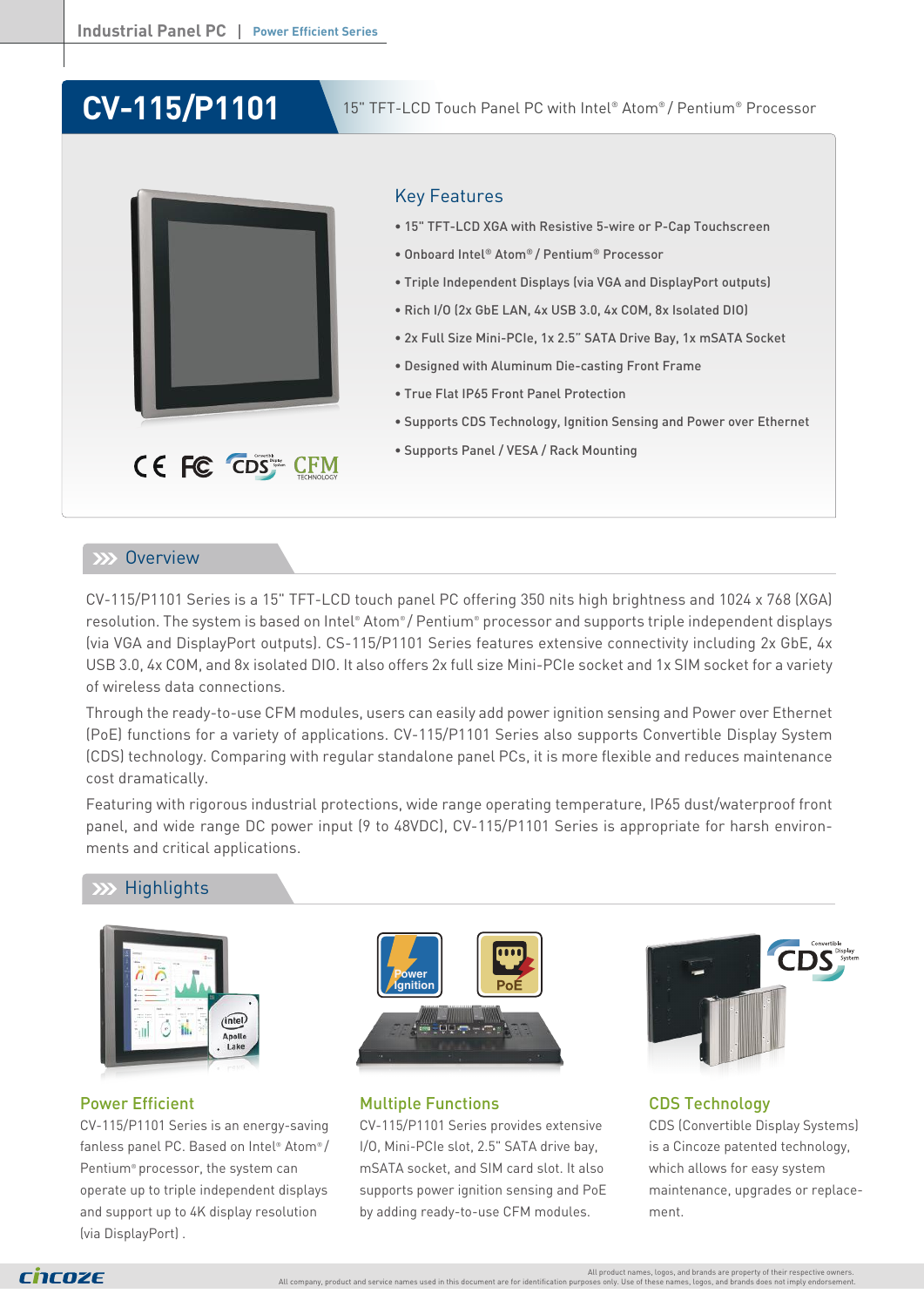# XX Specifications

#### **Display**

- LCD Size: 15" (4:3)
- Max. Resolution: 1024 x 768
- Brightness (cd/m2): 350
- Contrast Ratio: 800 : 1
- LCD Color: 16.2M
- Pixel Pitch (mm): 0.297 (H) x 0.297 (V)
- Viewing Angle (H-V): 160 / 150
- Backlight MTBF: 50000 hrs (LED Backlight)

#### Touch

- Resistive 5-wire Touch for CV-115R/P1101 Only
- Projected Capacitive Touch for CV-115C/P1101 Only

#### Processor System

- Onboard Intel® Atom® x7-E3950 Quad Core Processor, up to 2.00 GHz
- Onboard Intel® Pentium® N4200 Quad Core Processor, up to 2.50 GHz

#### Memory

- 1x DDR3L 1333/1600/1866 MHz 204-Pin SO-DIMM Socket
- Supports up to 8GB (un-buffered and non-ECC)

#### **Graphics**

- Integrated Intel® HD Graphics 505
- Supports Triple Independent Display ( via VGA and DisplayPort outputs)

#### Audio Codec

Realtek ALC888-GR

#### External I/O Interface

- 1x VGA (1920 x 1200 @60Hz)
- 1x DisplayPort (4K x 2K @60Hz)
- 2x GbE LAN (Supports WoL, Teaming, Jumbo Frame & PXE), RJ45
- GbE1: Intel® I210AT
- GbE2: Intel® I210AT
- 4x USB 3.0 (Type A)
- 4x RS-232/422/485 with Auto Flow Control (Supports 5V/12V), DB9
- 1x Speaker-out & 1x Mic-in, Phone Jack 3.5mm
- 1x ATX Power On/Off Button
- 1x Reset Button
- 1x AT/ATX Mode Switch
- 1x Clear CMOS Switch
- 1x Remote Power On/Off Connector, 2-pin Terminal Block
- 8x Isolated DIO (4x DI/4x DO), 10-Pin Terminal Block

#### **Storage**

- 1x 2.5" HDD/SSD Drive Bay (SATA 3.0)
- 1x mSATA Socket (SATA 3.0, Shared by Mini-PCIe Socket)

#### **Expansion**

- 2x Full-size Mini-PCIe Socket
- 1x SIM Socket
- Supports Control Function Module (CFM) Technology
- Optional CFM IGN Module for Power Ignition Function
- Optional CFM PoE Module for Power over Ethernet Function
- Supports Convertible Display System (CDS) Technology
- 4x Antenna Holes

#### Other Features

• Watchdog Timer: Software Programmable Supports 256 Levels System Reset

- Internal Speaker AMP 2W + 2W
- OSD Function: LCD On/Off, Brightness Up, Brightness Down
- SuperCap Integrated for CMOS Battery Maintenance-free Operation
- Supports Instant Reboot Technology (0.2 sec)

#### Power Requirement

- Supports AT/ATX Power Type
- 1x 3-pin Terminal Block
- Power Input Voltage 9~48VDC
- Power Adapter AC/DC 12V/5A 60W or 24V/5A 120W (Optional)

#### Physical

- Dimensions (WxDxH, mm): 408 x 312.4 x 72.35 mm
- Weight: 5.85 kg
- Front Panel Construction: Flat Rugged Aluminum Die-casting Bezel
- Mounting: Panel / VESA / \*Rack Mounting (\*with optional mounting kit)
- Fanless Design

#### Environment

- Operating Temperature: 0°C to 60°C
- (with extended temperature peripherals; Ambient with air flow) • Storage Temperature: -20°C to 65°C
- Relative Humidity: 90% RH @ 40°C (non-condensing)
- Shock: Operating, 15 Grms, Half-sine 11 ms Duration (w/ SSD, according to IEC60068-2-27)
- Vibration: Operating, 1.5 Grms, 5-500 Hz, 3 Axes (w/ SSD, according to IEC60068-2-64)
- IP Level: IP 65 Compliant Front Panel
- EMC: CE, FCC Class A

#### Protection

- Reverse Power Input Protection
- Over Voltage Protection: 58V
- Over Current Protection: 15A
- ESD Protection: +/-15kV (air), +/-8kV (contact)
- Surge Protection: 3.84 kV (impedance 12 ohm 1.2/50µs waveform)

# Operating System

- Windows® 10
- Linux: Supports by project

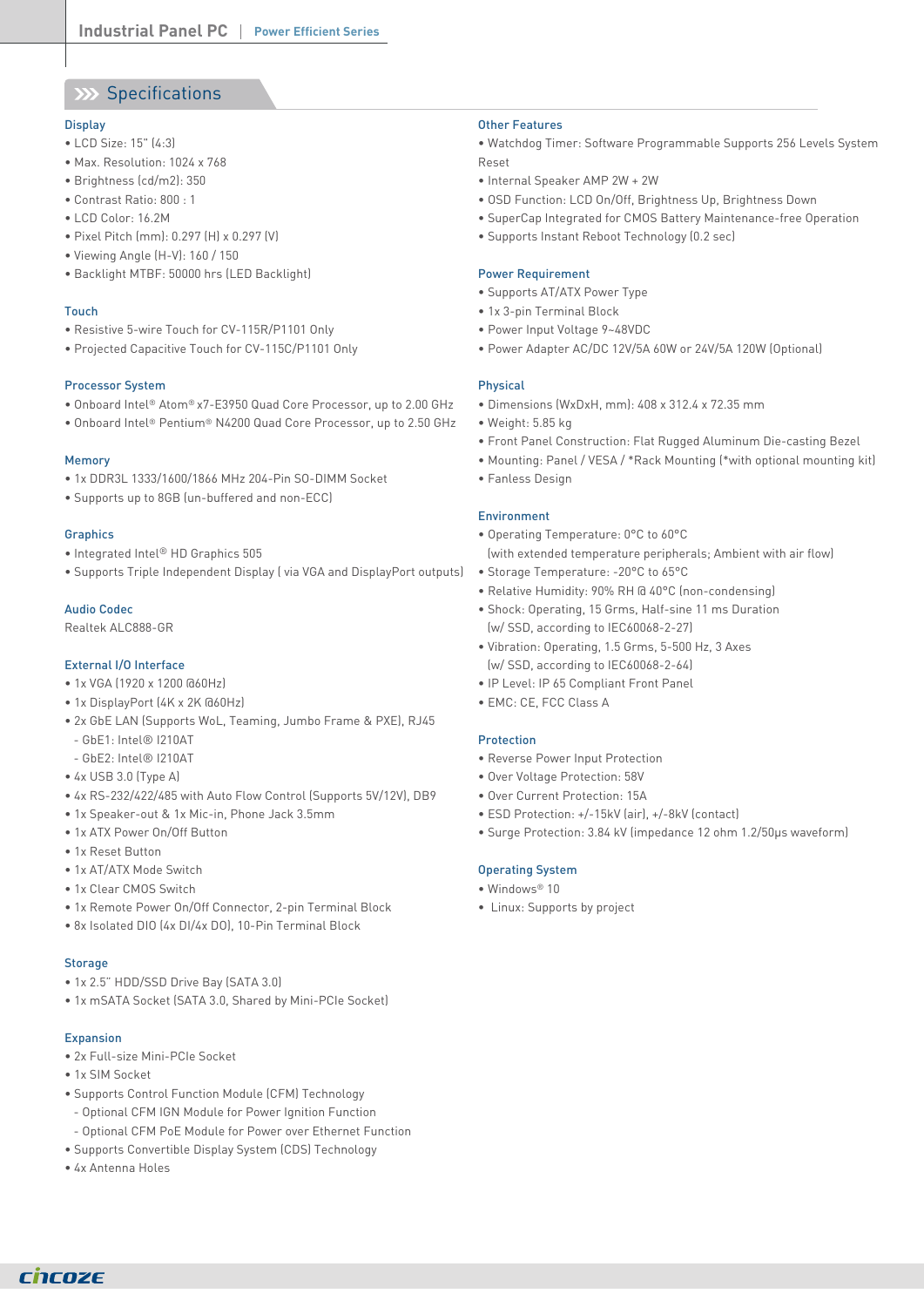# **XXX** External Layout



# XX Dimensions